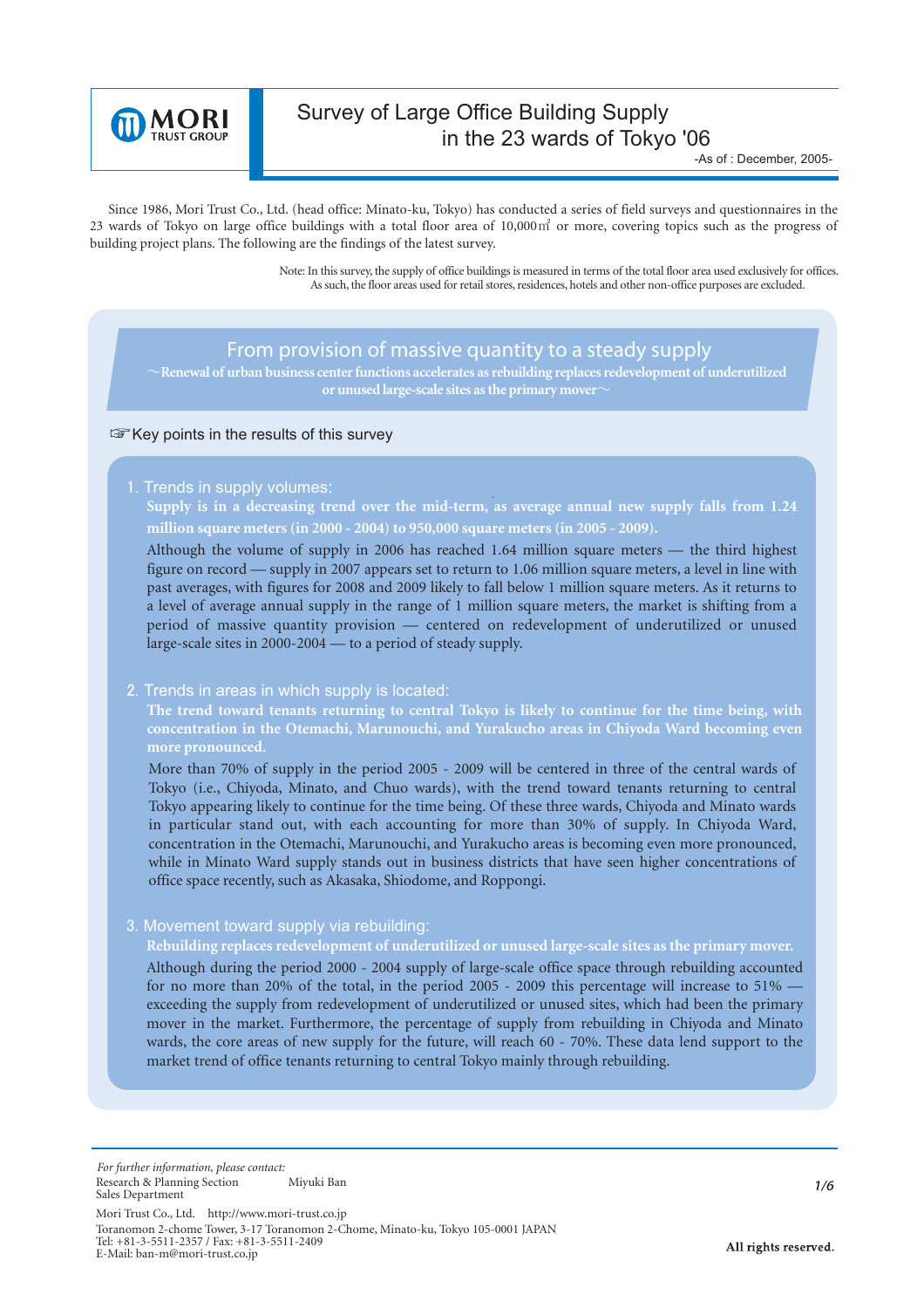### Future market prospects

The shift toward a supply structure focused on rebuilding that has begun to be actualized recently is a sign that in the process of its maturing as an international business center Tokyo is on the verge of entering a period of renewal of office stock that is no longer suited to the times. In fact, changes in the market environment such as increased risk of a large-scale earthquake and the appearance of asbestos-related issues have thrown into relief the presence of inadequate stock that cannot be overlooked, leading to growing demand for renewal of building functions through means such as rebuilding.

In Tokyo, the need for renewal is swiftly growing for a wide range of structures including not just office buildings but also structures such as roads built for the 1964 Tokyo Olympics, public housing, and lifeline facilities — that in about ten years will mark the 50th year since their construction. A wide range of the social stock that makes up the urban space was built giving top priority to meeting the quantitative needs of the growth in population and infrastructure that accompanied Japan's period of high economic growth in the postwar years. It is hoped that this renewal will provide the opportunity for future progress in quantitative and qualitative improvements in the urban stock, as well as restructuring of the distribution of this stock, using as a yardstick for value the creation of ample urban amenities, so essential to a mature international urban center.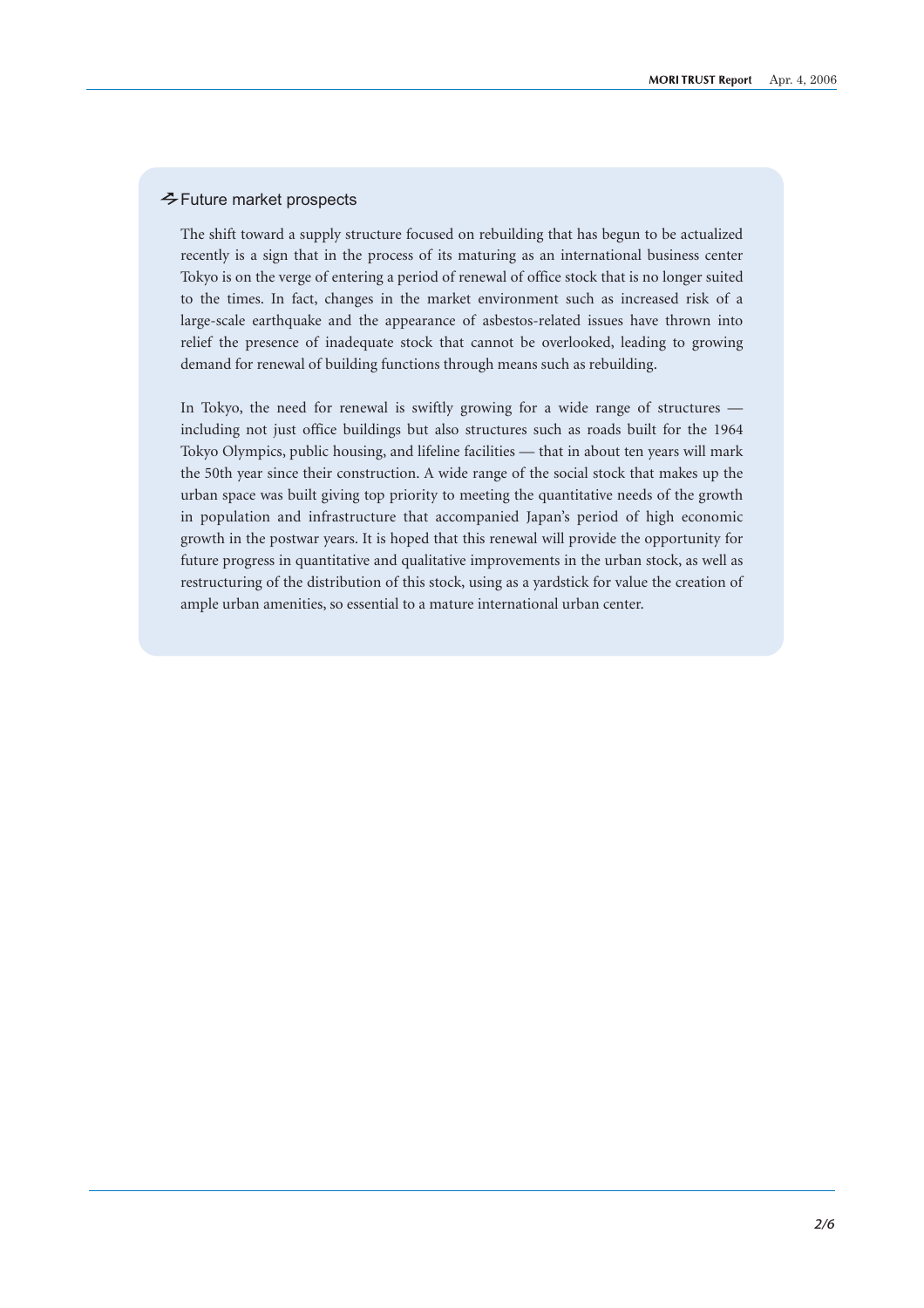**Key** 



Figure 1 - 1: Trends in supply volume of large-scale office buildings in the 23 wards of Tokyo

Figure 1 - 2: Trends in average total office floor area per building (five-year intervals)

| $27,000$ m <sup>2</sup> / building | $29,000$ m <sup>2</sup> / building | 36,000 m <sup>2</sup> / building | 43,000 $\vec{m}$ / building | 51,000 m <sup>2</sup> / building |
|------------------------------------|------------------------------------|----------------------------------|-----------------------------|----------------------------------|
| $(1986 - 1989)$                    | 1990-1994)                         | $(1995 - 1999)$                  | $(2000 - 2004)$             | $(2005 - 2009)$                  |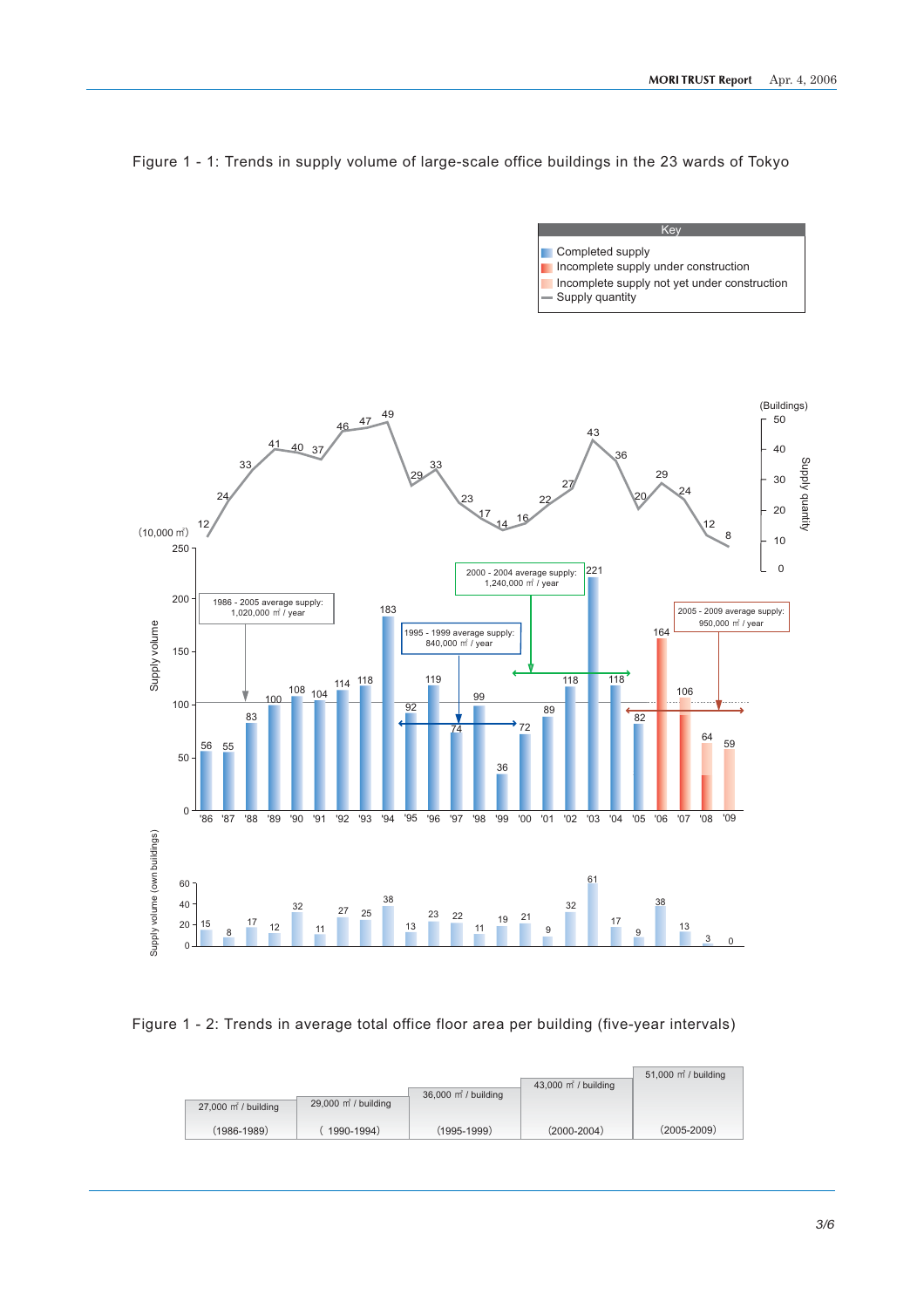



Figure 1 - 4: Trends in the top 10 districts in terms of large-scale office supply volume (2005 - 2009)

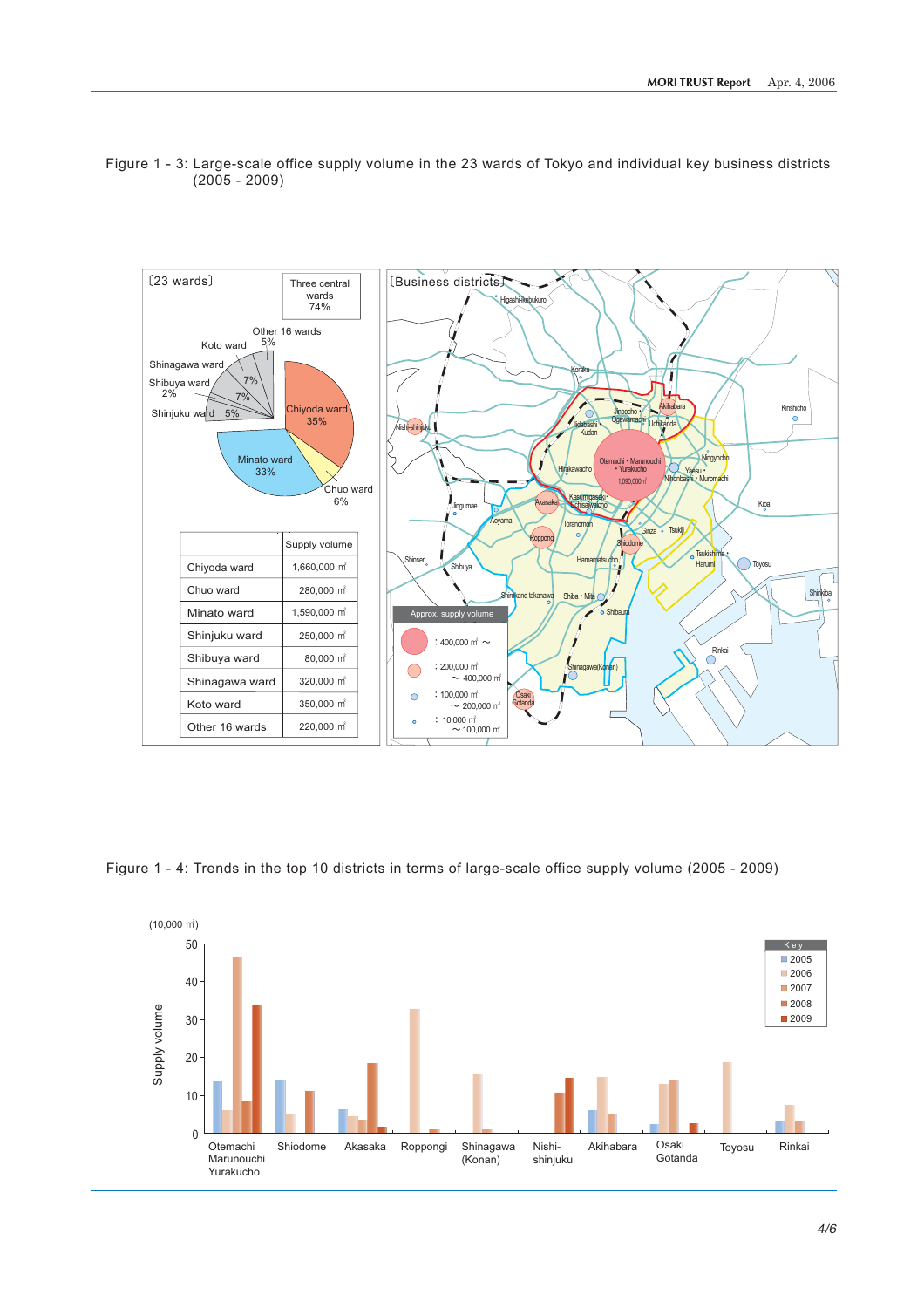

Figure 1 - 5: Large-scale office supply volume in the 23 wards of Tokyo and individual key business districts





shinagawa